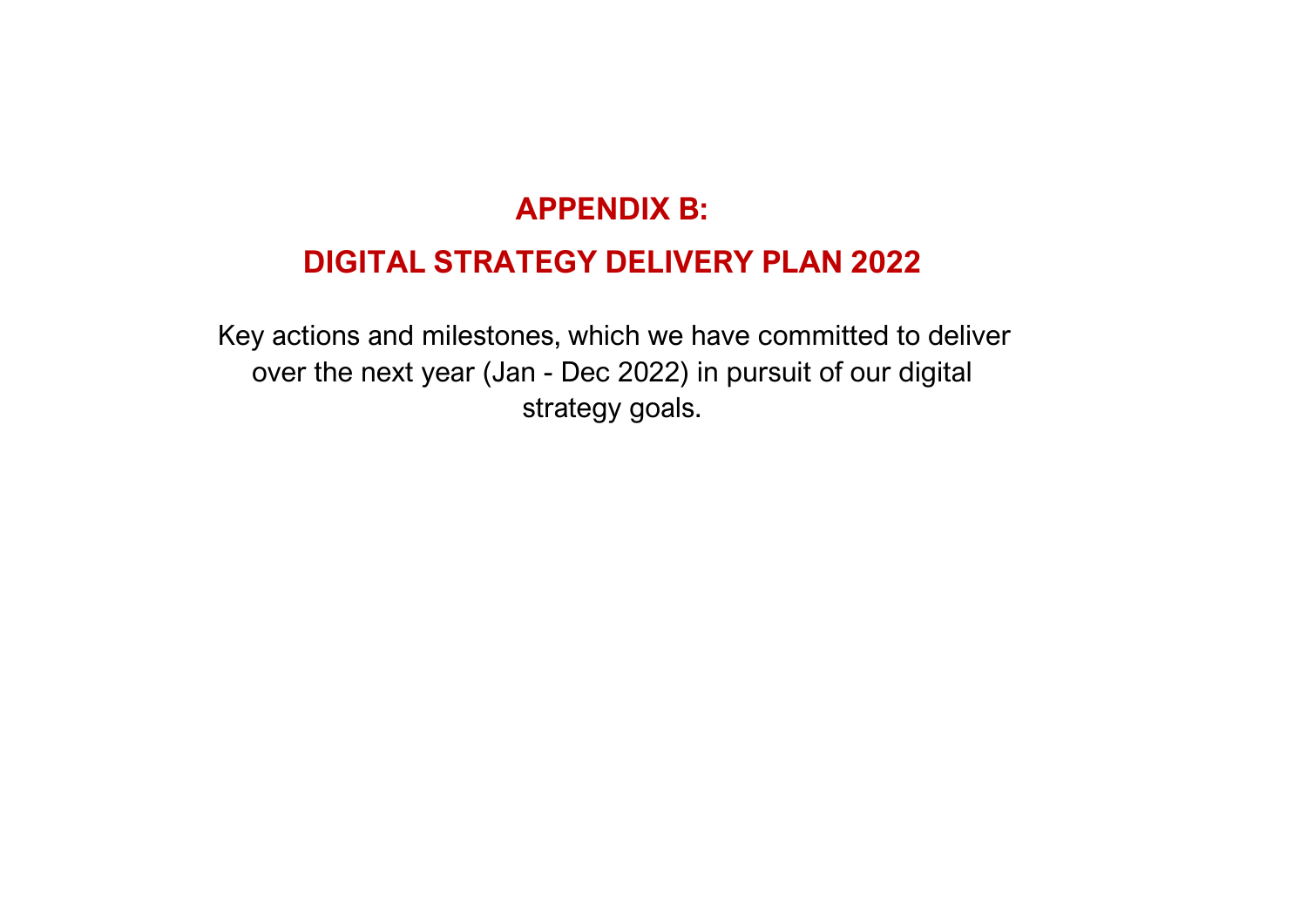| Priority A: Creating online services that are easy to use                      |                                                                                                                                                                            |                                                                                                                        |                                                      |                                                                                                                                   |                      |                                                                                                        |  |  |
|--------------------------------------------------------------------------------|----------------------------------------------------------------------------------------------------------------------------------------------------------------------------|------------------------------------------------------------------------------------------------------------------------|------------------------------------------------------|-----------------------------------------------------------------------------------------------------------------------------------|----------------------|--------------------------------------------------------------------------------------------------------|--|--|
| Aim: To develop online services based on what our citizens and businesses need |                                                                                                                                                                            |                                                                                                                        |                                                      |                                                                                                                                   |                      |                                                                                                        |  |  |
| <b>Priority</b><br>no.                                                         | <b>Priority description</b>                                                                                                                                                | Key actions 2022                                                                                                       | Linked<br>programme                                  | <b>Milestones</b>                                                                                                                 | <b>Dates</b><br>2022 | <b>Metrics</b>                                                                                         |  |  |
|                                                                                | Take a citizen centred<br>approach in the delivery of<br>all our digital services; we<br>will not assume that our<br>current solutions are the<br>best and will be open to | Establish and embed<br>approach to delivering<br>human centred design<br>making services easy to<br>use and accessible | Customer<br>Service<br>New Ways of<br>Working        | Citizen centred design principles adopted for<br>delivery of current and new digital services.                                    | March<br>onwards     | Service<br>assessments:<br>complaints;<br>user testing                                                 |  |  |
| A1                                                                             | changing them                                                                                                                                                              | Review of our online<br>digital services and<br>content to ensure they<br>are fully accessible                         | Customer<br>Service                                  | Reviewed, prioritised and backlog of 10 most<br>popular digital services for content and accessibility<br>improvement             | February<br>onwards  | Service<br>assessments:<br>complaints;<br>user testing;<br>accessibility<br>testing tool<br>compliance |  |  |
| A2                                                                             | Make our solutions simple<br>and easy to use, enabling<br>citizens to access Council<br>services on the device of<br>their choice at a time of<br>their choosing           | Review and create a<br>prioritised list of end to<br>end online services for<br>improvement and start<br>delivery      | Customer<br>Service                                  | Prioritised and backlog list of services for<br>improvement though the Customer Programme<br>starting with Brum 3 online services | January<br>onwards   | User testing                                                                                           |  |  |
|                                                                                | Ensure citizens and<br>businesses are kept up to<br>date and actively engaged<br>and supported in the<br>delivery of services                                              | Automate progress<br>updates to citizens and<br>businesses once they<br>have placed a request                          | Customer<br>Service                                  | Identified opportunities for automation of updates<br>and built into design principles                                            | January              | User testing<br>Reduction in<br>complaints                                                             |  |  |
| A <sub>3</sub>                                                                 |                                                                                                                                                                            | Identify service users<br>that require additional<br>digital support                                                   | Customer<br>Service<br>Digital Inclusion<br>Strategy | Pain points and user journeys mapped;<br>enhancements to service delivery captured for<br>delivery                                | September            | User testing                                                                                           |  |  |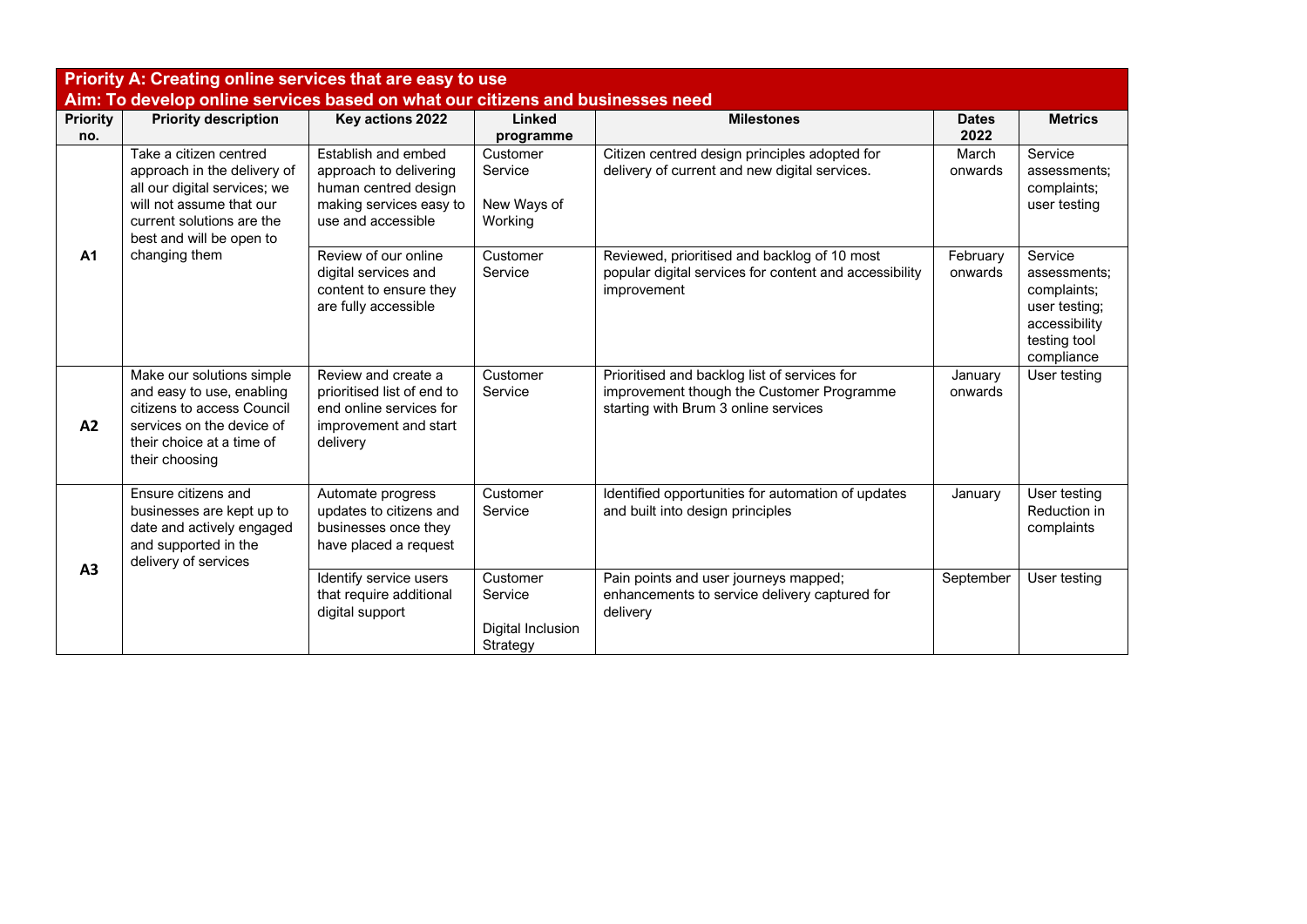| Priority B: Improving our data and evidence-based decision making |                                                                                                                                                                    |                                                                                                                                                                                   |                                        |                                                                                                                                                                                                                                                                                                          |                      |                                                                                            |  |
|-------------------------------------------------------------------|--------------------------------------------------------------------------------------------------------------------------------------------------------------------|-----------------------------------------------------------------------------------------------------------------------------------------------------------------------------------|----------------------------------------|----------------------------------------------------------------------------------------------------------------------------------------------------------------------------------------------------------------------------------------------------------------------------------------------------------|----------------------|--------------------------------------------------------------------------------------------|--|
|                                                                   |                                                                                                                                                                    |                                                                                                                                                                                   |                                        | Aim: To use and share data and evidence to provide the best possible services for citizens and businesses                                                                                                                                                                                                |                      |                                                                                            |  |
| <b>Priority</b><br>no.                                            | <b>Priority description</b>                                                                                                                                        | <b>Key actions</b><br>2022                                                                                                                                                        | Linked<br>programme                    | <b>Milestones</b><br>2022                                                                                                                                                                                                                                                                                | <b>Dates</b><br>2022 | <b>Metrics</b>                                                                             |  |
|                                                                   | Leverage the power of the<br>data we have in a secure,<br>ethical way to make<br>evidence-based decisions<br>for the good of Birmingham<br>citizens and businesses | Establish the building<br>blocks and technical<br>capabilities, to<br>effectively join up data<br>on Council services<br>and make it readily<br>accessible for decision<br>makers | Insight                                | Delivery of use cases to build and validate<br>capabilities (people, processes, technology):<br>Homelessness (March)<br>$\bullet$<br>Commonwealth Games (June)<br>$\bullet$<br>Single view of debt (December)<br>$\bullet$<br><b>JSNA (TBC)</b><br>$\bullet$                                             | March -<br>December  | Use case defined<br>objectives and<br>outcomes met                                         |  |
| <b>B1</b>                                                         |                                                                                                                                                                    |                                                                                                                                                                                   |                                        | Creation of a Data Playbook (*A 'how to guide' and<br>resource repository drawn from successful practices that<br>when followed will standardise the approach to building<br>effective data and evidenced based services)<br>Community of Practice (data) started to share good<br>practice and learning | March<br>April       | Playbook published<br>Capability maturity<br>model; learning &<br>development<br>programme |  |
|                                                                   |                                                                                                                                                                    |                                                                                                                                                                                   |                                        | Define scope and start population of repository for<br>sharing research and results; tagged and<br>searchable to support evidence-based decisions                                                                                                                                                        | March<br>onwards     | Published research to<br>share evidence                                                    |  |
|                                                                   |                                                                                                                                                                    | Establish the<br>governance to embed<br>data ethics and<br>standards within the<br>organisation                                                                                   | Insight                                | Data governance and ethics board established                                                                                                                                                                                                                                                             | March<br>onwards     | <b>Terms of Reference</b>                                                                  |  |
| <b>B2</b>                                                         | Work with partners to share<br>and publish data and build<br>data skills in Birmingham                                                                             | Work with existing<br>external data forums<br>and groups to define<br>and develop approach                                                                                        | <b>WM Data</b><br>Forum<br><b>WMCA</b> | Participation at local and regional stakeholder<br>meetings                                                                                                                                                                                                                                              | Ongoing              | Representation and<br>contribution at key<br>groups                                        |  |
| <b>B3</b>                                                         | Actively seek input from<br>citizens and businesses and<br>ensure we have the right<br>mechanisms in place to<br>listen and act upon what we<br>are hearing        | Embed a quantitative<br>and qualitative<br>research approach<br>that is a core part of all<br>digital project delivery                                                            | Insight                                | Defined approach through iterative delivery of<br>Digital Playbook                                                                                                                                                                                                                                       | June                 | Delivery of products<br>and services based on<br>user needs                                |  |
| <b>B4</b>                                                         | Openly communicate the<br>decisions we have made<br>and the evidence we have<br>based on them                                                                      | Develop approach to<br>communicate as to<br>how we have made<br>important decisions                                                                                               | Insight                                | One page template on what good looks like<br>linked to Insight use cases                                                                                                                                                                                                                                 | September            | Publish examples of<br>decisions and<br>supporting evidence                                |  |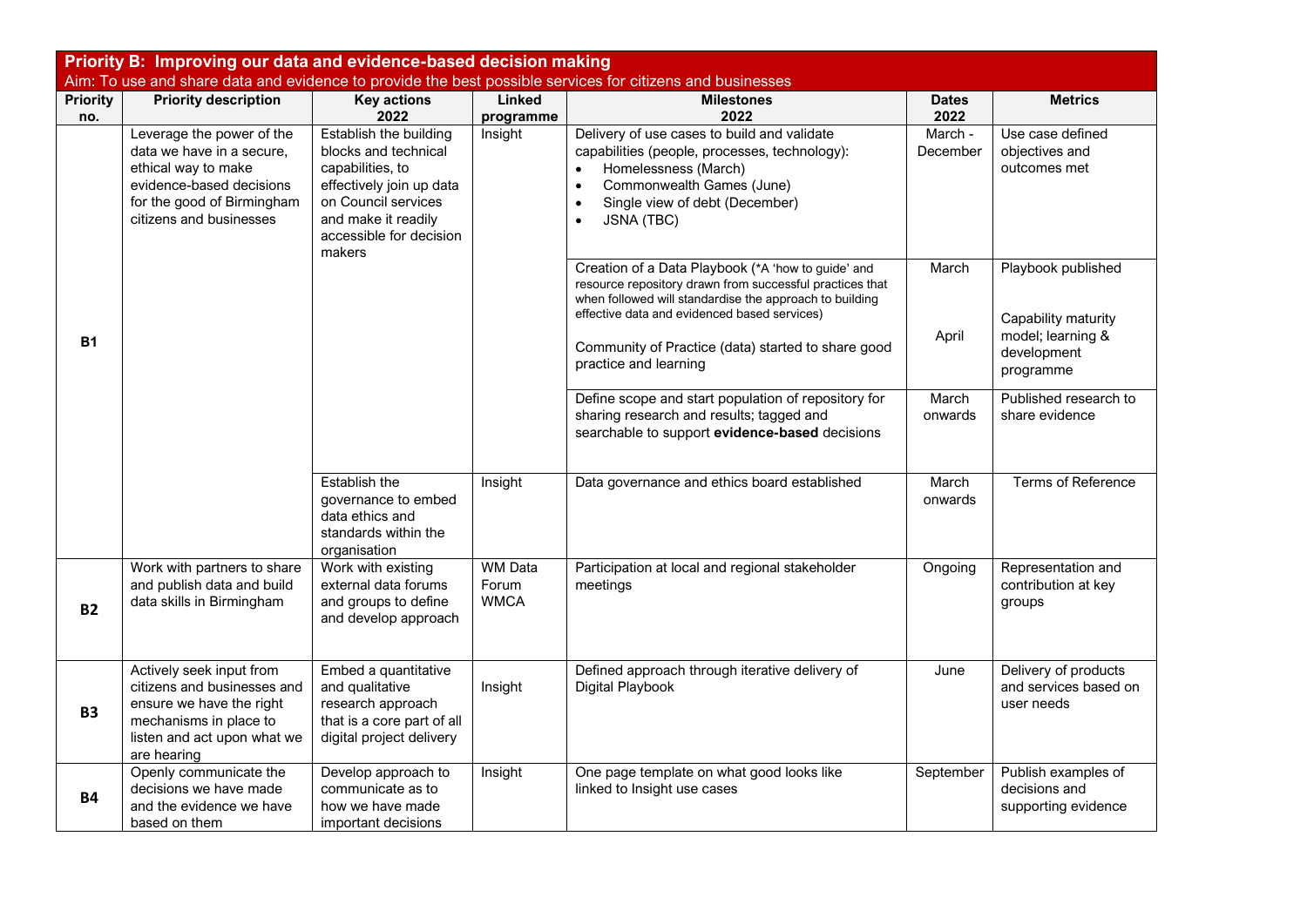| Priority C: Giving our Council teams the right digital tools to do their job                                                        |                                                                                                                                                    |                                                                                                                                                                                                                                                                           |                                                    |                                                                                                                                                                                                          |                      |                                                                                                     |  |
|-------------------------------------------------------------------------------------------------------------------------------------|----------------------------------------------------------------------------------------------------------------------------------------------------|---------------------------------------------------------------------------------------------------------------------------------------------------------------------------------------------------------------------------------------------------------------------------|----------------------------------------------------|----------------------------------------------------------------------------------------------------------------------------------------------------------------------------------------------------------|----------------------|-----------------------------------------------------------------------------------------------------|--|
| Aim: To set up our staff with the tools and skills so that they can serve their communities in the most efficient and effective way |                                                                                                                                                    |                                                                                                                                                                                                                                                                           |                                                    |                                                                                                                                                                                                          |                      |                                                                                                     |  |
| <b>Priority</b><br>no.                                                                                                              | <b>Priority description</b>                                                                                                                        | Key actions 2022                                                                                                                                                                                                                                                          | Linked<br>programme                                | <b>Milestones</b>                                                                                                                                                                                        | <b>Dates</b><br>2022 | <b>Metrics</b>                                                                                      |  |
| C <sub>1</sub>                                                                                                                      | Create a self-serve culture<br>where staff are<br>empowered and confident<br>to adopt new technology                                               | Automate where possible staff<br>requests such as password resets<br>starting with the highest impact<br>requests<br>Introduce new service desk<br>software and processes to respond<br>more quickly to staff requests with<br>better updates and self-service<br>support | ServiceNow<br>NextGen                              | Go live with out of the box functionality of<br>new service management tool (ServiceNow)<br>Start delivery of forward plan of prioritised<br>enhancements to deliver based on user<br>needs (and impact) | March<br>April       | Increase self-serve<br>Reduction in<br>service desk<br>requests;                                    |  |
| C <sub>2</sub>                                                                                                                      | Enhance the customer<br>experience by using<br>human centred design to<br>continually improve what<br>we do                                        | Engage staff in the delivery of<br>improvement to tools and staff<br>services                                                                                                                                                                                             | New Ways of<br>Working<br><b>NextGen</b>           | Existing processes for quantitative and<br>qualitative staff feedback reviewed<br>Approach to user centred design for<br>continual improvement embedded                                                  | July<br>September    | Reduction in<br>request to service<br>desk for support<br>with tools;<br>improved<br>satisfaction   |  |
| C <sub>3</sub>                                                                                                                      | Support staff with a range<br>of tools, devices and<br>learning options to enable<br>effective and efficient<br>adoption of new ways of<br>working | Provide tailored support and<br>training based on user needs and<br>learning styles that will encourage a<br>self-service culture                                                                                                                                         | New Ways of<br>Working<br>NextGen<br>1B<br>Insight | Co-ordinated rolling programme of digital &<br>data learning opportunities, demonstrations<br>and use cases to suit user needs in delivery<br>in collaboration with People Services.                     | June                 | Reduction in<br>request to service<br>desk for support<br>with tools                                |  |
|                                                                                                                                     |                                                                                                                                                    | Explore options and demand for<br>new tools to support better<br>working, collaboration,<br>engagement, prototyping, design<br>etc                                                                                                                                        | New Ways of<br>Working;<br>NextGen                 | Devices and software staff survey co-<br>designed and tested with staff to help<br>identify the appropriate digital tools that will<br>support them to be effective and efficient in<br>their work       | September            | No. of requests<br>fulfilled; staff<br>feedback                                                     |  |
|                                                                                                                                     |                                                                                                                                                    |                                                                                                                                                                                                                                                                           | New Ways of<br>Working<br>NextGen                  | Minimum viable prototype platform delivered<br>with 3 service areas on-boarded                                                                                                                           | May                  | User research;<br>staff feedback                                                                    |  |
|                                                                                                                                     |                                                                                                                                                    |                                                                                                                                                                                                                                                                           |                                                    | Options and decision paper for procurement<br>of a low code platform to enable staff to<br>deliver new products quickly                                                                                  | July                 | Reduction in time<br>to deliver new<br>products;<br>reduction in need<br>to procure new<br>products |  |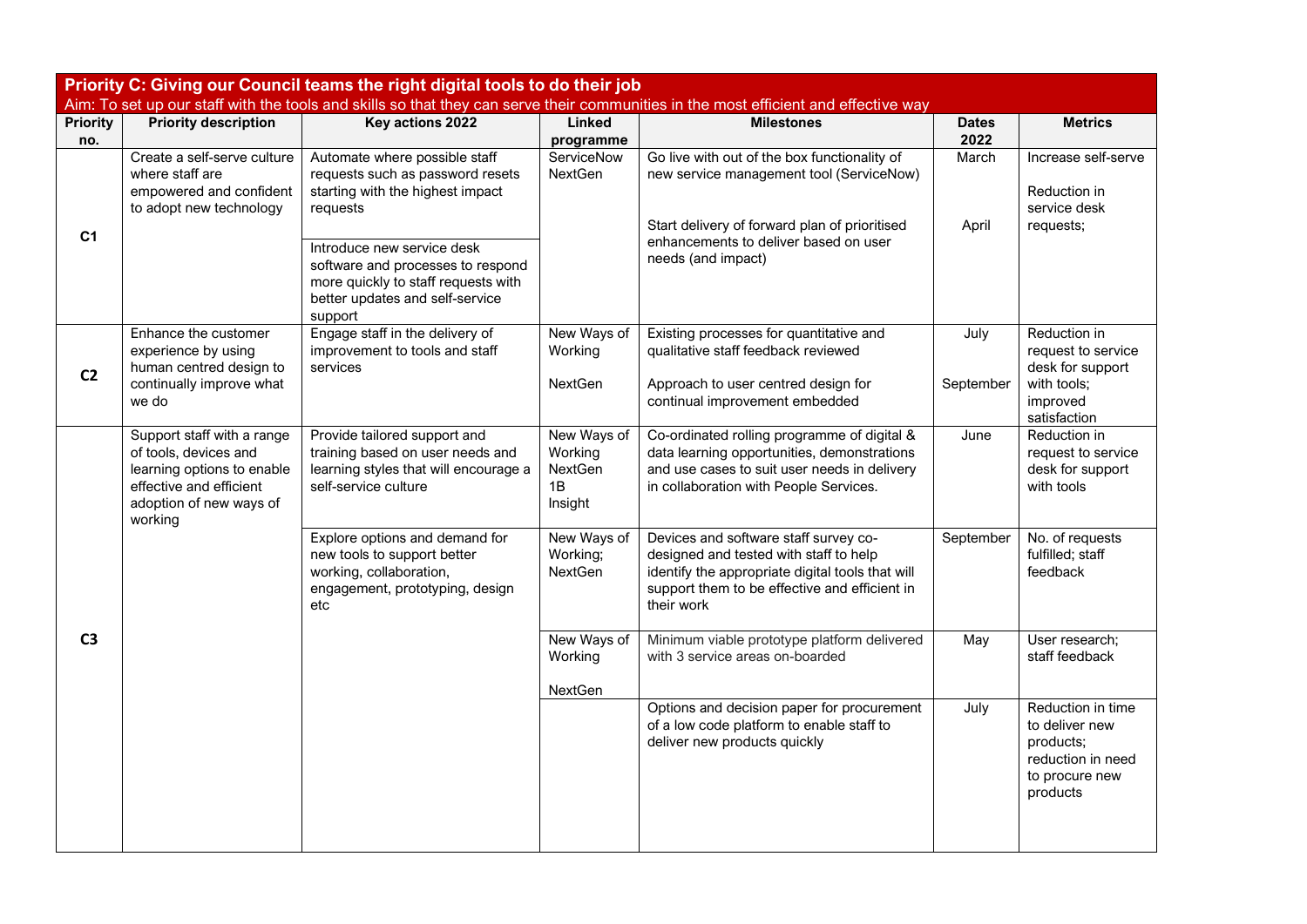| <b>Priority D: Building the Council's digital and data skills</b> |                                                                                                                                  |                                                                                                                                                                |                                                       |                                                                                                                                                                                                 |                      |                                                             |  |
|-------------------------------------------------------------------|----------------------------------------------------------------------------------------------------------------------------------|----------------------------------------------------------------------------------------------------------------------------------------------------------------|-------------------------------------------------------|-------------------------------------------------------------------------------------------------------------------------------------------------------------------------------------------------|----------------------|-------------------------------------------------------------|--|
|                                                                   |                                                                                                                                  |                                                                                                                                                                |                                                       | Aim: To grow the digital skills of everyone in the Council to deliver services that are citizen and business focused and to support better outcomes                                             |                      |                                                             |  |
| <b>Priority</b><br>no.                                            | <b>Priority description</b>                                                                                                      | Key actions 2022                                                                                                                                               | <b>Linked</b><br>programme                            | <b>Milestones</b>                                                                                                                                                                               | <b>Dates</b><br>2022 | <b>Metrics</b>                                              |  |
| D <sub>1</sub>                                                    | Support senior leaders<br>and elected members to<br>build their digital<br>knowledge, confidence                                 | Delivery of a programme of events<br>for senior leaders and elected<br>members to expand digital                                                               | NextGen<br>New Ways of<br>Working                     | First cohort of senior leaders and Members<br>signed up and onboarded as 'digital leaders'                                                                                                      | Apr                  | 10 digital leaders                                          |  |
|                                                                   | and leadership                                                                                                                   | knowledge and learning                                                                                                                                         |                                                       | CLT leadership programme and resources;<br>Member Development Charter with digital<br>and data skills included. Review and further<br>development of future leader programme                    | May                  | Assessment<br>framework                                     |  |
|                                                                   |                                                                                                                                  |                                                                                                                                                                |                                                       | Digital Playbook* (*A 'how to guide' and<br>resource repository drawn from successful<br>practices that when followed will standardise the<br>approach to building effective digital services). | July                 | Playbook<br>published                                       |  |
|                                                                   | Build a strong delivery<br>capability comprised of a<br>core team of digital                                                     | Re-design of ITD to bring in key<br>digital roles and upskilling of staff                                                                                      | Shaping the<br>Future                                 | New IT&D future operating model (FOM)                                                                                                                                                           | April                | FOM published                                               |  |
| D <sub>2</sub>                                                    | professionals with a clear<br>career path; assisted by a<br>network of digitally<br>motivated supporters and<br>collaborators    |                                                                                                                                                                |                                                       | Lead roles filled                                                                                                                                                                               | September            | Posts filled /<br>recruited into new<br>structure           |  |
|                                                                   | Expand knowledge and<br>support for digital by<br>working hard to solve<br>real business problems in<br>multi-disciplinary teams | Delivery of service design<br>demonstrators cross directorates to<br>validate approach to agile user<br>centred design and practice and<br>accelerate adoption | Customer<br>Service                                   | 5 demonstrators delivered against service<br>objectives                                                                                                                                         | September            | Playbook<br>published<br>Service objectives<br>met          |  |
| D <sub>3</sub>                                                    |                                                                                                                                  | Strengthen relationship between<br>Digital & Customer Services and<br>directorates to support them in their<br>digital development and innovation              | Shaping the<br>Future                                 | Revised and updated role of Business<br>Relationship Team                                                                                                                                       | July                 | JD/PS                                                       |  |
|                                                                   |                                                                                                                                  |                                                                                                                                                                | <b>NextGen</b>                                        | Shared and aligned programme of work with<br>business improvement and support team<br>and IT&D relationship managers                                                                            | April                | DMT feedback;<br>Roadmap and<br>backlog of<br>opportunities |  |
|                                                                   |                                                                                                                                  | Co-opt directorate staff into key<br>agile / digital roles for short<br>secondments associated with<br>service delivery activities                             | Customer<br>Service                                   | Internal secondment campaign launched<br>(with key artefacts)                                                                                                                                   | February<br>ongoing  | Assessment and<br>evaluation                                |  |
| D <sub>4</sub>                                                    | Openly share what we<br>are doing across the<br>sector, the Council and<br>with citizen                                          | Talking, writing and showing what<br>we are doing                                                                                                              | Customer<br>Service<br>Insight<br><b>Fieldworkers</b> | Agreed way of working for agile delivery<br>starting with Digital & Customer Services                                                                                                           | January<br>ongoing   | Weeknotes; show<br>and tells; blog<br>posts                 |  |